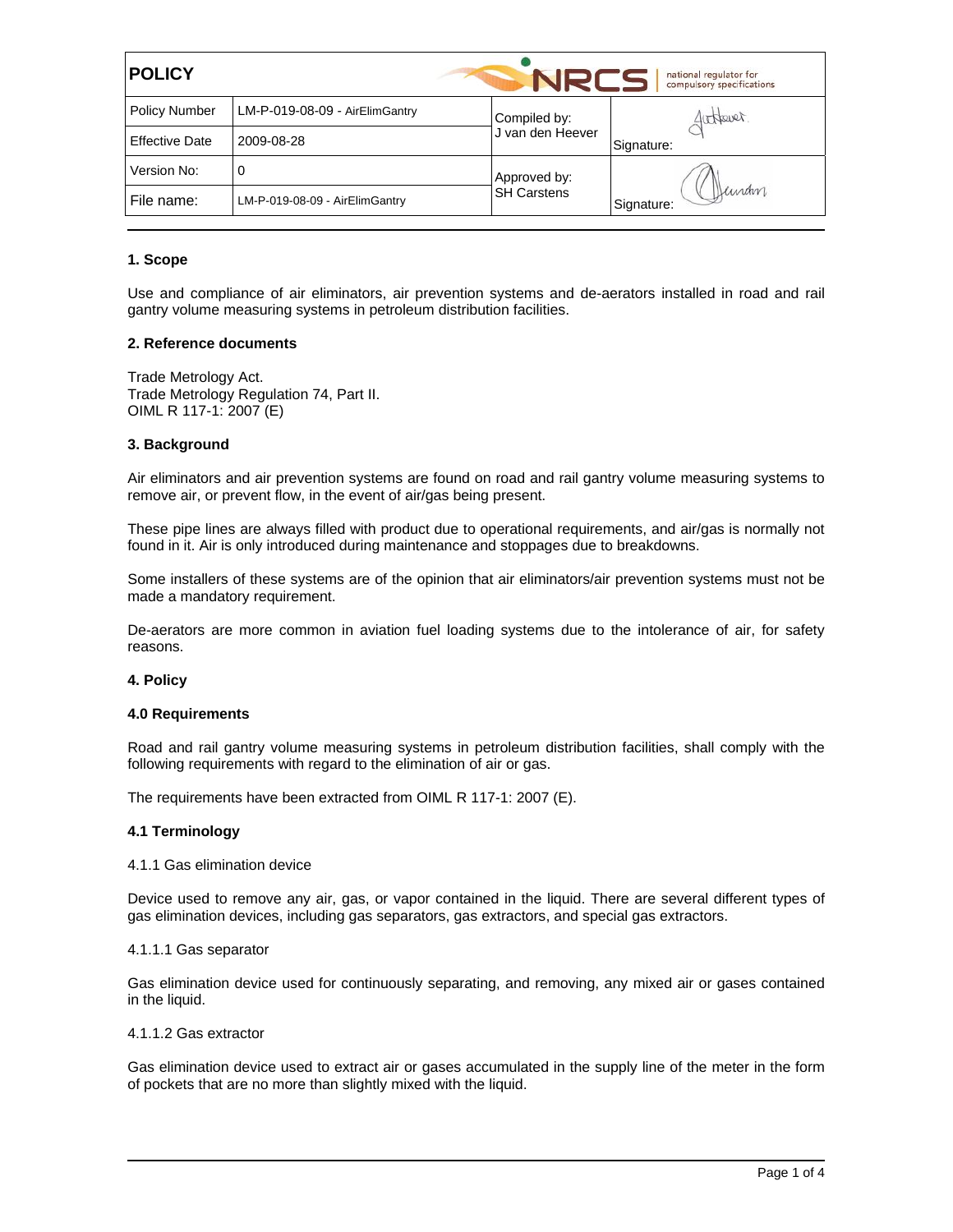| <b>POLICY</b>         |                                |                    | national regulator for<br>compulsory specifications |  |
|-----------------------|--------------------------------|--------------------|-----------------------------------------------------|--|
| <b>Policy Number</b>  | LM-P-019-08-09 - AirElimGantry | Compiled by:       | fortpover.                                          |  |
| <b>Effective Date</b> | 2009-08-28                     | J van den Heever   | Signature:                                          |  |
| Version No:           | 0                              | Approved by:       |                                                     |  |
| File name:            | LM-P-019-08-09 - AirElimGantry | <b>SH Carstens</b> | Deman<br>Signature:                                 |  |

### 4.1.1.3 Special gas extractor

Gas elimination device that, like the gas separator but under less stringent operating conditions, continuously separates any air or gases contained in the liquid, and which automatically stops the flow of liquid if there is a risk of air or gases, accumulated in the form of pockets no more than slightly mixed with the liquid, entering the meter.

### **4.2 Elimination of air or gases**

## 4.2.1 General requirements

Measuring systems shall incorporate a gas elimination device for the proper elimination of any air or undissolved gases which may be contained in the liquid before it enters the meter. In the case that neither air intake nor gas release will occur in the liquid upstream of the meter, a gas elimination device is not required.

The gas elimination device shall be suitable for the supply conditions and be arranged in such a way that the effect due to the influence of the air or gases on the measuring result does not exceed:

- 1 % for liquids of a viscosity exceeding 1 mPa-s (at 20 °C); or
- 0.5 % of the quantity measured for all other liquids.

However, it is not necessary for this effect to be less than 1 % of the minimum measured quantity.

The values specified in this section apply to the difference between:

- the meter errors with air intake or with gas, and
- the meter errors without air intake or gas.

Gas elimination devices shall be installed in accordance with the manufacturer's instructions.

#### 4.2.2 Pumped flow

A gas separator shall be provided when, without prejudice of requirements in 4.2.4, the pressure at the pump inlet may, even momentarily, fall below either the atmospheric pressure or the saturated vapor pressure of the liquid, which can result in mixed air or gas.

If gaseous formations such as pockets liable to have a specific effect greater than 1 % of the minimum measured quantity can occur as well, this gas separator shall also be approved as a gas extractor.

Depending on the supply conditions, a special gas extractor can be used for that purpose if the risk of mixed air or gas is smaller than 5 % of the volume delivered at the maximum flowrate.

When applying this provision concerning gaseous formations, it is important to consider that:

- gaseous formations are likely to occur because of thermal contraction during shutdown periods, and
- air pockets are likely to be introduced into the pipework when the supply tank becomes empty.

A gas extractor is required when the pressure at the pump inlet is always greater than the atmospheric pressure and the saturated vapor pressure of the liquid, but gaseous formations liable to have a specific effect greater than 1 % of the minimum measured quantity can occur. When applying this provision, it is necessary to consider the situations concerning gaseous formations that were mentioned above.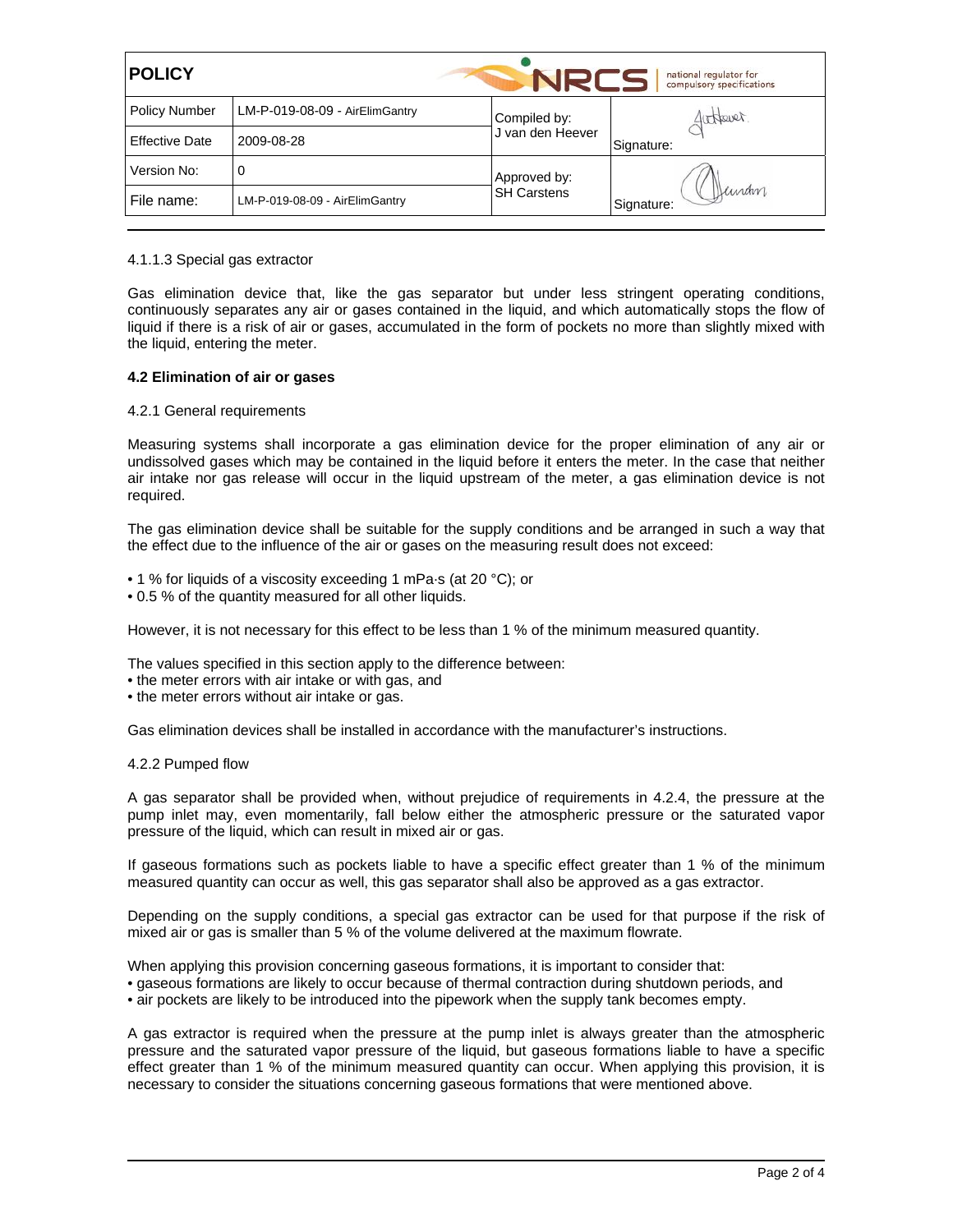| <b>POLICY</b>         |                                |                    | national regulator for<br>compulsory specifications |
|-----------------------|--------------------------------|--------------------|-----------------------------------------------------|
| <b>Policy Number</b>  | LM-P-019-08-09 - AirElimGantry | Compiled by:       | futbover.                                           |
| <b>Effective Date</b> | 2009-08-28                     | J van den Heever   | Signature:                                          |
| Version No:           | 0                              | Approved by:       |                                                     |
| File name:            | LM-P-019-08-09 - AirElimGantry | <b>SH Carstens</b> | Heinam<br>Signature:                                |

No gas elimination device is required if the pressure at the pump inlet is always greater than the atmospheric pressure and the saturated vapor pressure of the liquid, and if any gaseous formation liable to have a specific effect greater than 1 % of the minimum measured quantity cannot form or enter the inlet pipework of the meter, whatever the conditions of use.

If the gas elimination device is installed below the level of the meter, a non-return valve shall be incorporated to prevent the pipework between the two components from emptying.

The loss of pressure caused by the flow of liquid between the gas elimination device and the meter shall be as small as possible.

If the pipework upstream of the meter incorporates several high points, it may be necessary to provide one or more automatic or manual evacuation devices.

### 4.2.3 Non-pumped flow

When a meter is supplied by gravity without use of a pump, and if the pressure of the liquid in all parts of the pipework upstream of the meter and in the meter itself is greater than the saturated vapor pressure of the liquid and the atmospheric pressure at metering conditions, a gas elimination device is not necessary.

If the pressure of the liquid is likely to be lower than the atmospheric pressure while remaining greater than the saturated vapor pressure, an appropriate automatic device shall prevent entry of air into the meter.

In other cases, an appropriate gas elimination device shall be provided.

If a meter is supplied under gas pressure, the measuring system shall be so constructed that release of gas dissolved in the liquid is avoided. An appropriate device shall prevent entry of gas into the meter.

In all circumstances, the pressure of the liquid between the meter and the transfer point shall be greater than the saturated vapor pressure of the liquid.

#### 4.2.4 Viscous liquids

Since the effectiveness of gas elimination devices decreases as the viscosity of the liquids increases, these devices are not required for measuring liquids with a dynamic viscosity of more than 20 mPa·s at 20 °C.

In this case, it is necessary to make provisions to prevent entry of air. The pump shall be so arranged that the inlet pressure is always greater than the atmospheric pressure.

If it is not always possible to meet this condition, a device shall be provided to stop the flow of liquid automatically as soon as the inlet pressure falls below the atmospheric pressure. A pressure gauge shall be used to monitor this pressure. These provisions are not necessary if devices are provided which ensure that no air can enter through the joints in the sections of the pipework under reduced pressure and if the measuring system is so arranged that no air or dissolved gases will be released.

### 4.2.5 Gas removal pipe

The gas removal pipe of a gas elimination device shall not include a manually-controlled valve. However, if such a closing element is required for safety reasons, it shall be possible to ensure that the valve remains in the open position during operation by means of a sealing device or by means of a system interlock that would prevent further measurement upon valve closure.